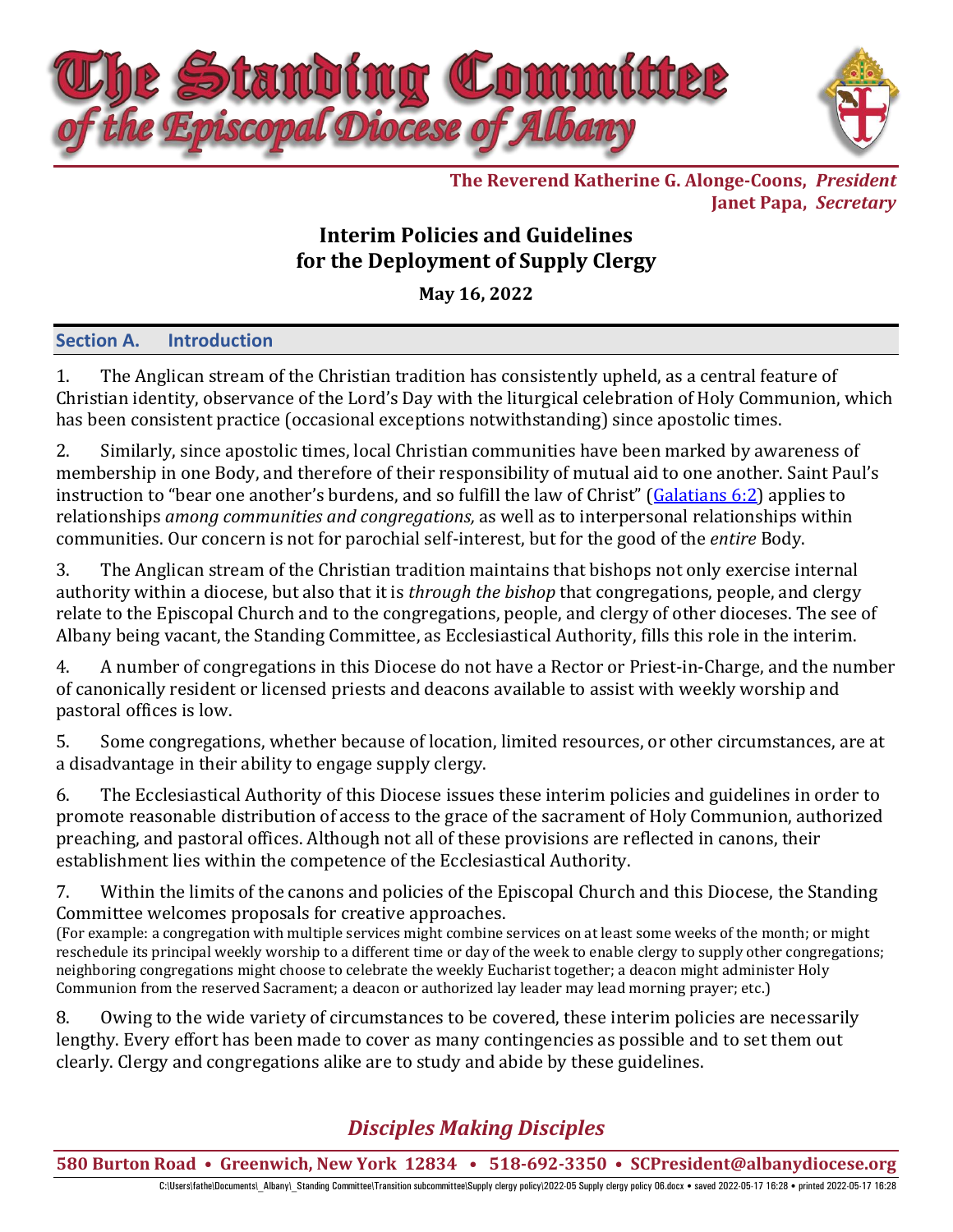Interim Clergy Supply Policy • May 16, 2022 •page 2

9. Clergy, wardens, and vestries are urged to familiarize their congregations with the principles and practices in this interim policy, and to work to build love and affection for fellow Christians and congregations of this diocese, and an atmosphere of gratitude and care for the clergy who serve us.

10. All are asked to recognize and accept that this will require generosity, flexibility, patient endurance, restraint, and occasionally sacrifice. We are concerned that everything be done in harmony, in accordance with the spirit, as well as the letter, of the canons of the Episcopal Church and the Diocese of Albany.

11. We urge all to join in praying earnestly to the Lord of the harvest to send out laborers into the harvest [\(Matthew](https://www.biblegateway.com/passage/?search=Matthew+9%3A38&version=ESV) 9:38); to assist in efforts to encourage potential vocations to Holy Orders; and for individuals and congregations to offer support, both prayerful and material, to those who may be so called (Romans [10:13-15\)](https://www.biblegateway.com/passage/?search=Romans+10%3A13-15&version=NET).

## **Section B. Priests and Deacons**

1. If you are a **priest or deacon in non-parochial ministry,** or a **retired priest or deacon,** and are canonically resident or licensed in the Diocese of Albany, please consider prayerfully your ability to serve as supply clergy, and notify the diocesan Transition Minister, the Rev. Dr. Elizabeth Papazoglakis, of your availability.

2. a. If you are a **priest canonically resident in another jurisdiction,** you are reminded that you must be licensed to officiate in the Diocese of Albany; that you must seek licensure annually; and that your licensure requires the consent of the Ecclesiastical Authority of the diocese in which you are canonically resident (TEC Canon III.9.8.b).

b. If you are licensed for a specific cure or ministry within this diocese, your license includes authority to function as supply clergy subject to the guidelines and principles in this interim policy.

c. The Ecclesiastical Authority of this Diocese interprets the two-month period mentioned in TEC Canon III.9.7(a) to mean a single, non-renewable period of 60 consecutive calendar days, beginning on the first day on which you officiate at any service or pastoral office anywhere within the Diocese of Albany. This time period applies personally to you, and does run separately in separate congregations or ministries.

3. If you are **retired,** you are reminded that you must seek renewal annually of your tenure in any ecclesiastical office (TEC Canon III.9.8.a). Retired clergy who have formed an association with a particular parish are not automatically eligible to serve as supply clergy. In particular, clergy who maintain residence and relationships in a congregation they have previously served should consult the diocesan Transition Minister regarding service as supply clergy in that congregation.

4. **Deacons** are reminded to maintain contact with the Interim Director of Deacons regarding your status and deployment. When a Deacon services as supply clergy, the principles in this interim policy apply.

5. **A deacon canonically resident in another jurisdiction** is subject to licensure requirements similar to those for a priest, described in paragraph 2 above, *mutatis mutandis*.

6. Congregations are *not* to approach any deacon for supply without *first* obtaining the consent of the deacon's supervising clergy (ordinarily the rector or priest-in-charge, or, if none, the wardens) in the parish where the deacon serves.

7. Congregations may approach a **retired or unassigned deacon** for supply, provided the deacon is duly licensed or authorized to minister.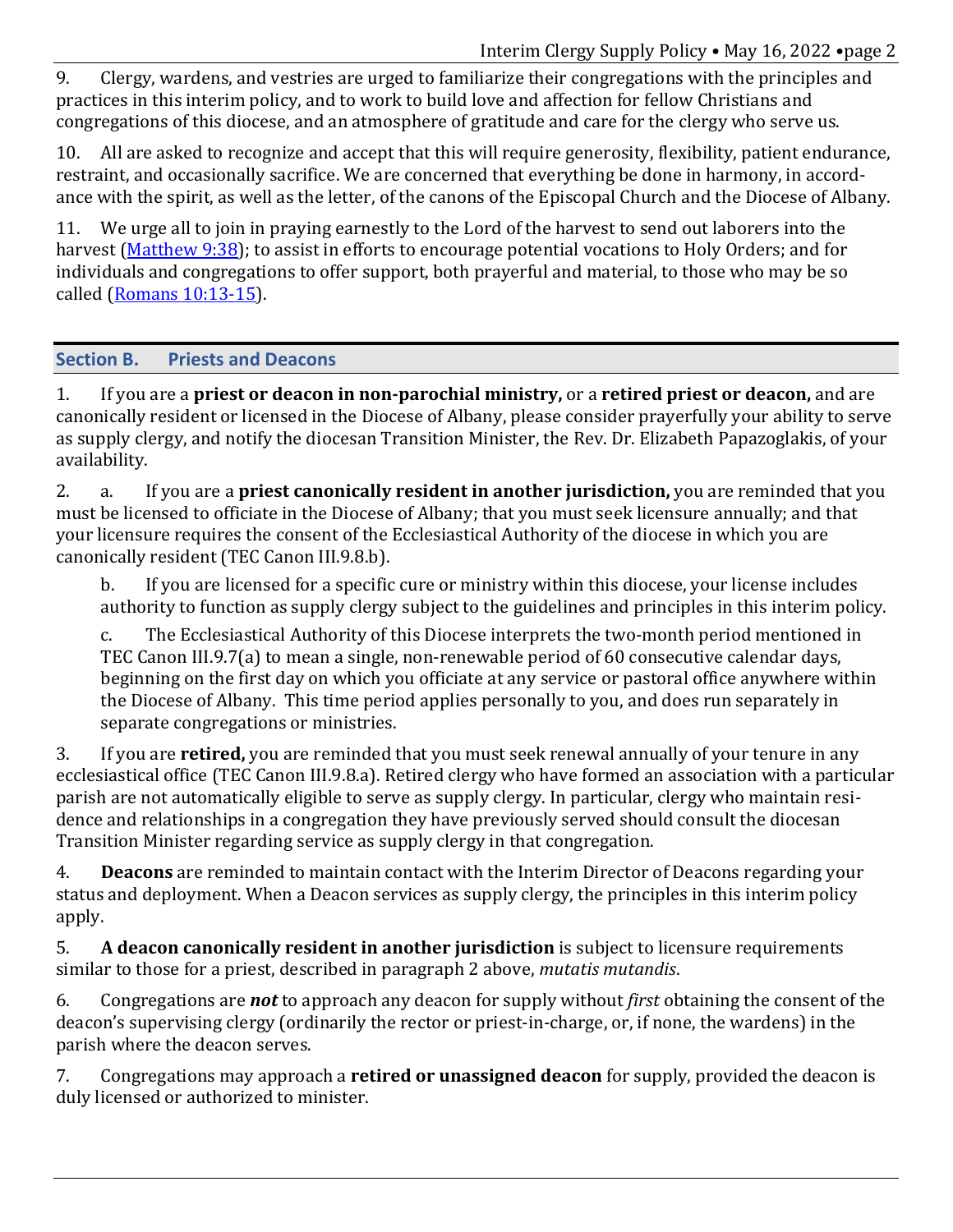#### **Section C. The work of supply clergy**

Congregations and supply clergy alike are asked to keep the following principles in mind:

- 1. Supply clergy are canonically resident or licensed priests and deacons.
- 2. Congregations are *not* to engage unlicensed supply clergy from other jurisdictions who have performed any ministry in this diocese more than 60 calendar days before (see paragraph B.2.c above).
- 3. Supply clergy are available principally
	- a. to officiate and preach at principal Sunday worship and pastoral offices;
	- b. for pastoral care in urgent and dire circumstances;
	- c. for sacramental preparation (baptism, confirmation, marriage);

d. and for *occasional* other pastoral or congregational duties (e.g., reconciliation of penitents; sacramental anointing of the sick), or visiting when members of the congregation are prevented from doing so.

4. Supply clergy are *not* to be engaged on a regular or ongoing basis, or as long-term interim clergy. Congregations searching for a rector are to contact the diocesan Transition Minister to explore interim ministry options.

5. Supply clergy *do not* participate in the governance, life, or affairs of the congregation, for example:

- vestry meetings;
- social or fundraising functions;
- ongoing pastoral involvement in the life of congregants;
- educational programs (except as provided in paragraph 4.c above);
- consulting for or advising the wardens, vestry, groups, or individuals within the congregation.

Parochial clergy (or, if none, the wardens) of congregations that require assistance with any of these elements should contact the Standing Committee.

6. Accordingly, supply clergy are expected not to identify with the congregation, and *vice versa;* and not to establish a physical or moral presence outside of the specific worship service or pastoral office for which they are engaged.

7. Supply clergy and congregations should maintain healthy boundaries, and should neither offer nor accept invitations or requests to be involved with one another outside of the scope of the supply engagement.

#### **Section D. Generosity**

Congregations with multiple clergy are asked to share their clergy with other congregations as supply as often as possible, if necessary adapting their liturgy and their ministry schedules to allow them to do so at least one Sunday per month.

#### **Section E. Moderation**

## **a. General principles**

1. Congregations are asked not to engage the same supply clergy for more than two weekends in a given calendar month, nor for more than three consecutive weekends.